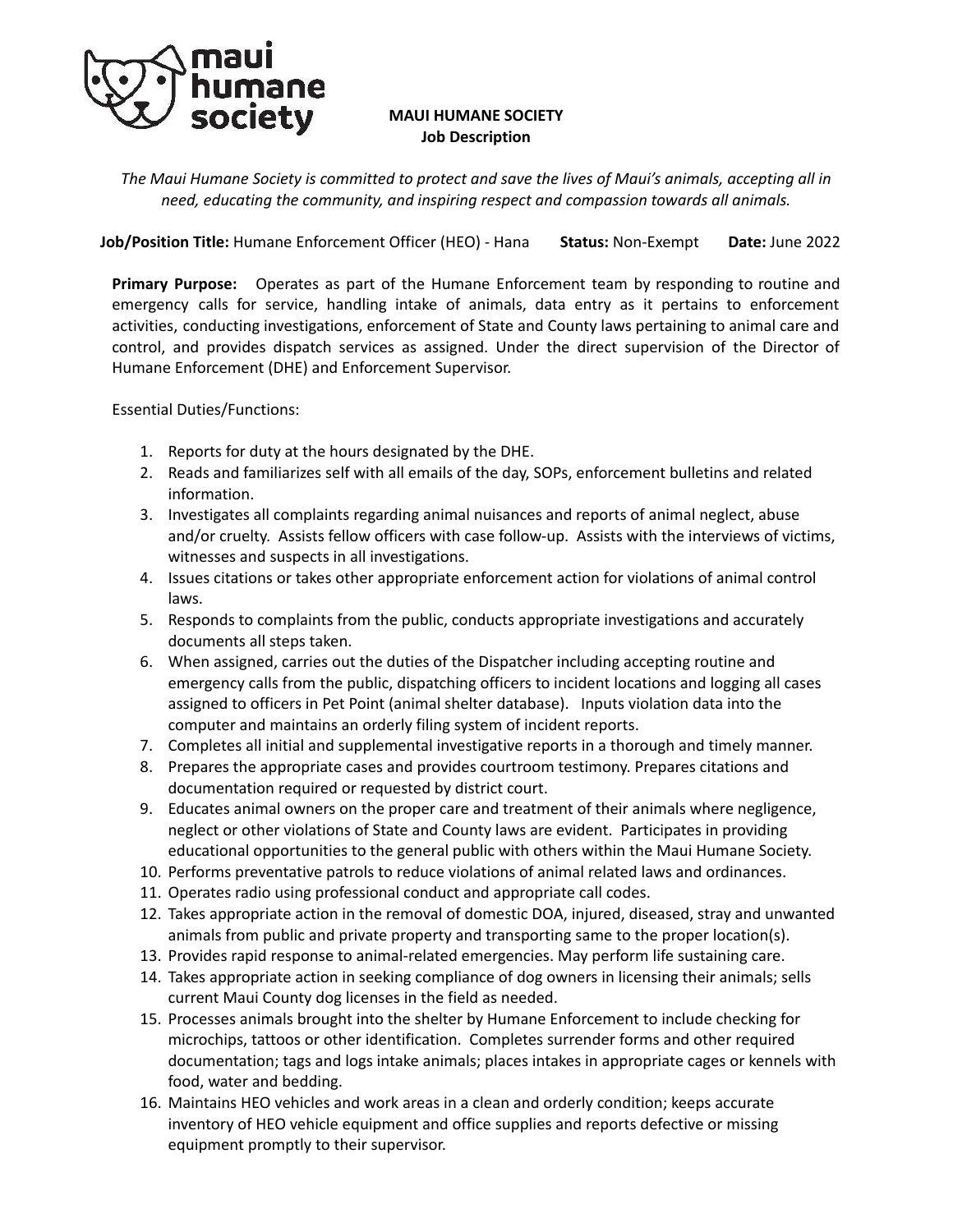- 17. Notifies DHE of any incident or event which may receive media attention.
- 18. Participates in disaster preparedness and response activities for the shelter and community as it pertains to animal-related needs.
- 19. Interacts with co-workers and volunteers in an efficient and courteous manner to ensure a cooperative team environment among all departments.
- 20. Maintains and promotes a positive public image standard relevant to MHS.
- 21. Attends and participates in departmental and shelter meetings. Attends educational venues as recommended/directed.
- 22. Addresses and/or reports any safety hazards or unsafe use of MHS equipment.
- 23. Assists in providing the public with education as it relates to animal related law.
- 24. May assist in the intake of animals turned in at the shelter outside of business hours.
- 25. May assist in the opening and closing of the shelter.
- 26. May provide dispatch duties during dates and times as scheduled by the DHE.
- 27. Serve as a resource to the greater Hana community for animal needs.
- 28. Provide transport to/from Maui Humane Society for animals and community resources.
- 29. Coordinate visits to Hana for other Maui Humane Society staff.
- 30. Performs other duties as assigned or directed by the DHE or the Enforcement Supervisor.

Working Conditions: Air conditioned vehicles, outdoor environment in all weather conditions, air conditioned office.

Equipment Use: Telephone (landline and cell), computer, 800MHz radio, animal control vehicle, citation books, multiple forms, leashes, halters, muzzles, nets, various animal carriers, humane traps, snappy snares, cat tongs, catch poles, stretchers, pepper spray, expandable baton, hair clippers, tourniquets, needles, syringes, tranquilizers, injectable analgesics.

Work Hours: The Humane Enforcement Department is a 24 hours a day, 7 days a week, 365 days a year operation. This position requires 30 hours per week, and may require weekend and holiday availability. An officer may be reassigned to cover alternate shifts and overtime may be required.

Mental Demands: Requires exceptional attention to detail, courteous and professional demeanor, extensive interaction with staff and public; requires the ability to deal with difficult, stressful situations and demanding, uncooperative and sometimes hostile people. Requires the ability to think clearly, act quickly and utilize sound judgment in a variety of situations. Requires the ability to be self-disciplined and self-motivated.

Physical Demands: Requires lifting heavy objects up to 50 pounds (and at times weights exceeding that weight), physically capturing and restraining animals of various sizes, weights and species, walking and running various distances, climbing a variety of objects, crawling or dragging one's self into or under tight spaces, wading and swimming in various water conditions. Requires extensive driving over varying distances and terrain. Must be able to communicate clearly over the telephone, intercom and radio.

## Qualification Requirements:

Skills/Knowledge: Excellent verbal, written, computer, and observation skills. Professional presence and conduct. Knowledge of customer service, telephone etiquette and safe vehicle operation. Knowledge of Maui geography and area locations is essential. Must be able to work effectively and respectfully with people of diverse cultures.

Education/Training: College degree or college course work desirable (particularly in the area of criminal justice or related fields) or individual courses or certifications directly related to Humane Law